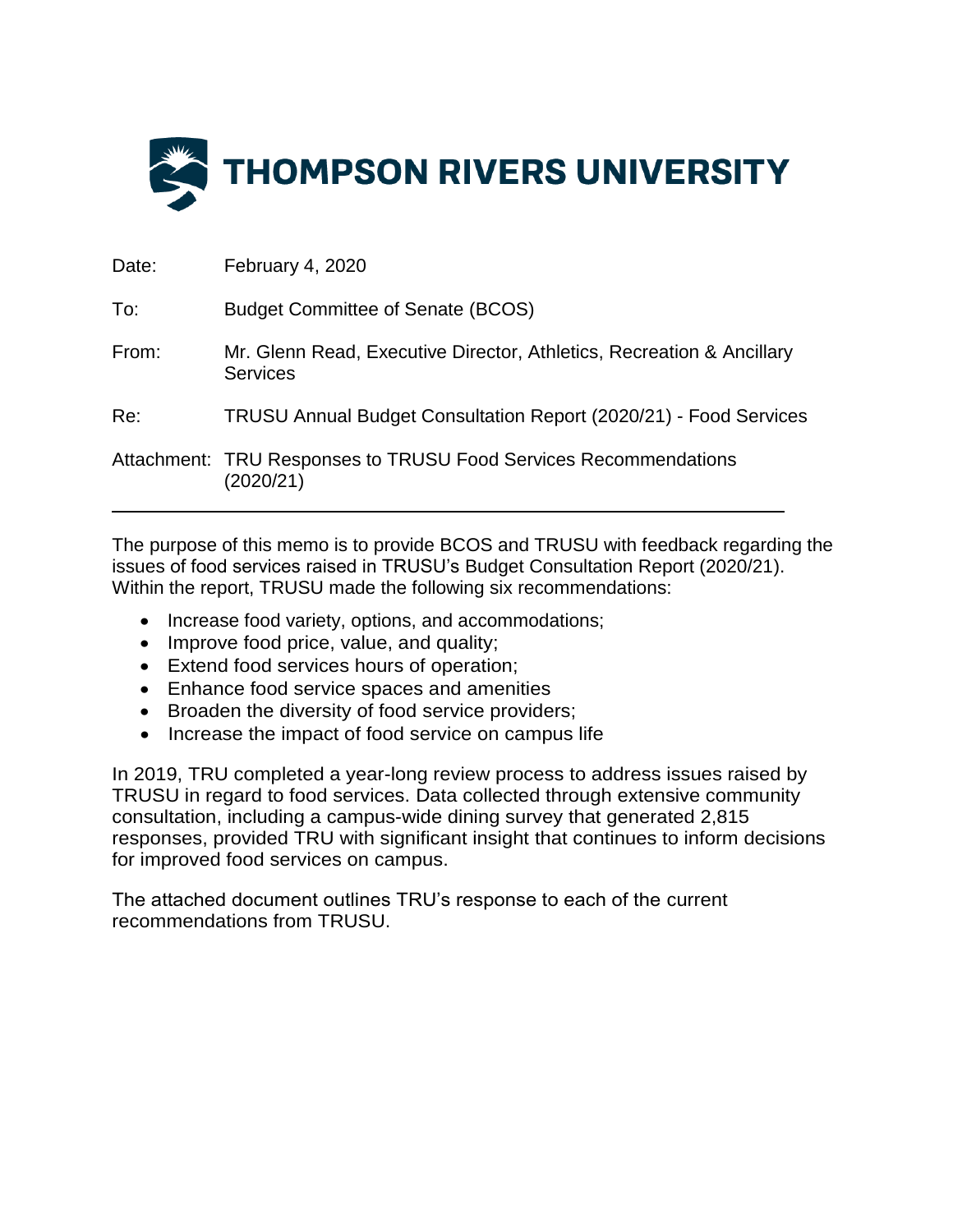## **TRU Responses to TRUSU Budget Consultation (2020/21) Recommendations – Food Services**

**Recommendation:** Increase food variety, options, and accommodations.

**TRU is** currently offering more vegetarian, vegan, gluten-free, dairy-free and halal meal options across campus. Menus are adjusted annually to align with changing demands and food trends.

**TRU's Commitment:** Continue to explore and implement a variety of food options to ensure dietary requirements, allergies, ethical and cultural needs are accommodated on campus. Explore ways in which Food Services can better communicate regarding food options at each location across campus.

| Implementation<br>Timeline:         | Ongoing                                                                                                                                                                                                                                                                                                                                                                                                                                                                                                                                                                                                                                                                                                                                                                                                                                                                                                                                                                                                                                                                                                                                                                                                                                                                                                                                                                                                                                                                                                                                            |
|-------------------------------------|----------------------------------------------------------------------------------------------------------------------------------------------------------------------------------------------------------------------------------------------------------------------------------------------------------------------------------------------------------------------------------------------------------------------------------------------------------------------------------------------------------------------------------------------------------------------------------------------------------------------------------------------------------------------------------------------------------------------------------------------------------------------------------------------------------------------------------------------------------------------------------------------------------------------------------------------------------------------------------------------------------------------------------------------------------------------------------------------------------------------------------------------------------------------------------------------------------------------------------------------------------------------------------------------------------------------------------------------------------------------------------------------------------------------------------------------------------------------------------------------------------------------------------------------------|
| <b>Success</b><br><b>Indicators</b> | A daily vegan hot entree is offered at The U&M Deli as well as<br>the Urban Market to enhance the variety of vegan options<br>offered on campus. The number of vegan, vegetarian and<br>gluten-free options on the menu in The Den also continue to<br>increase.<br>Hot breakfast menu selections are now being served at The<br>$\bullet$<br>U&M Deli as well as The Den. These additional offerings<br>correlate with extended hours of operations, which were<br>implemented as a result of the consultation survey from last year.<br>Menu rotations have been added to the Urban Market to expand<br>$\bullet$<br>the variety of ethnic offerings on campus (Chopsticks, Republic<br>of Spice and Zoca).<br>Build-your-own options have been expanded at The U&M Deli,<br>the Urban Market and The Workbench for customers to tailor<br>their meals to best meet their needs. Each build-your-own station<br>allows for more variety and additional dietary-friendly options.<br>Two new food trucks joined the campus this past summer; The<br>$\bullet$<br>Hot Mess and Mr. & Mrs. Hotdog.<br>Due to increased demand, dietary options have been expanded<br>$\bullet$<br>this year to include 17 Halal options, 48 gluten-free options, 38<br>vegan options and 58 vegetarian options on campus.<br>Sales data is analyzed every year which results in adjustments to<br>$\bullet$<br>hours of operation to meet the needs of the campus. See<br>success indicators under the recommendation to extend food<br>service hours of operation. |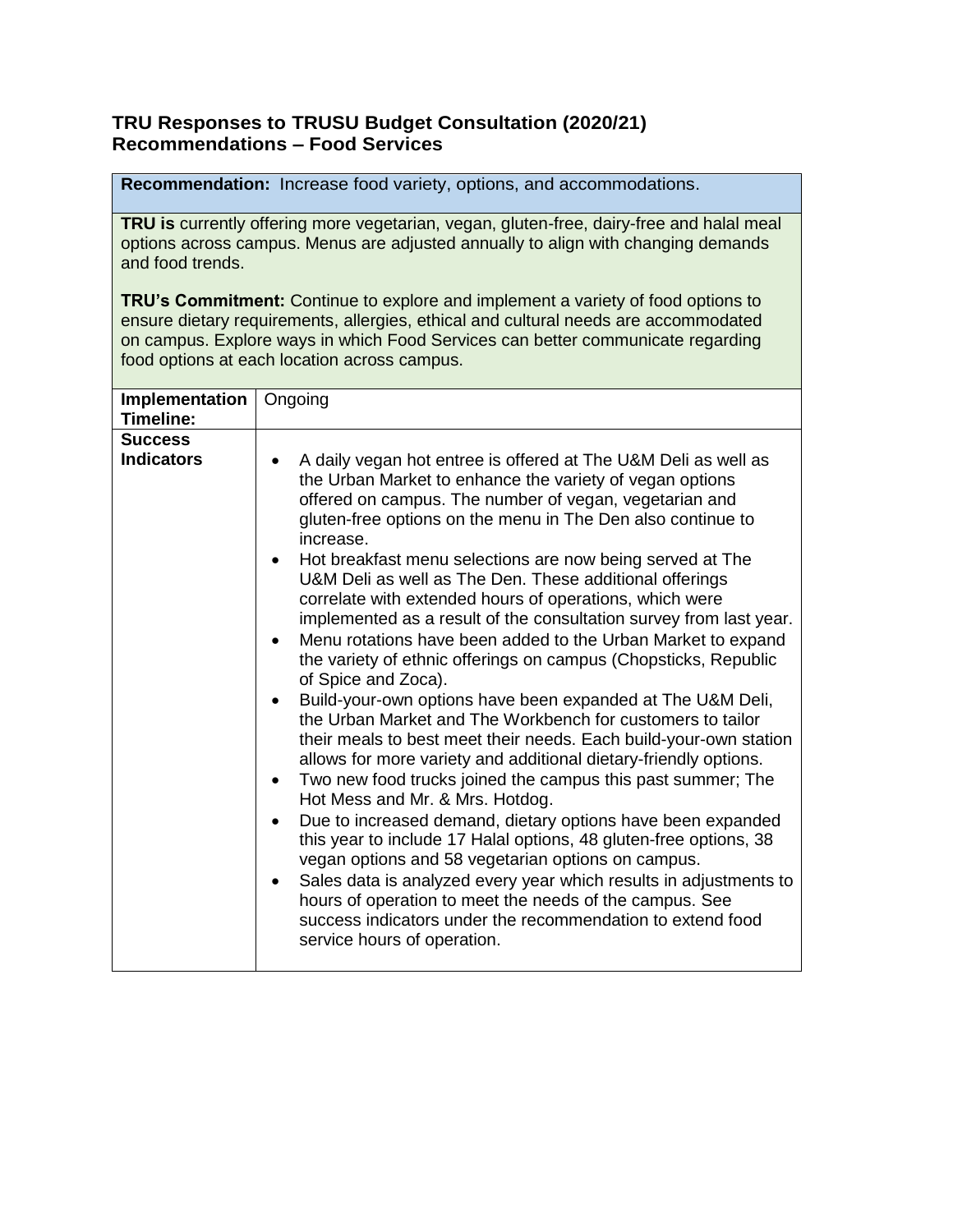**Recommendation:** Improve food price, value, and quality.

**TRU** evaluates pricing, value and quality of items on a continuous basis.

**TRU's Commitment:** Continue to monitor pricing based on costs of goods and market comparisons. Continue to offer quality meal options at locations.

| Implementation<br>Timeline:         | Ongoing                                                                                                                                                                                                                                                                                                                                                                                                                                                                                                                                                                                                                                                                                                                                                                                                                                |
|-------------------------------------|----------------------------------------------------------------------------------------------------------------------------------------------------------------------------------------------------------------------------------------------------------------------------------------------------------------------------------------------------------------------------------------------------------------------------------------------------------------------------------------------------------------------------------------------------------------------------------------------------------------------------------------------------------------------------------------------------------------------------------------------------------------------------------------------------------------------------------------|
| <b>Success</b><br><b>Indicators</b> | Pricing adjustments are a direct result of increases in both labour<br>$\bullet$<br>and goods. Cost comparisons and market evaluations are done<br>regularly to ensure that our pricing model is inline.<br>Average meal prices on campus range from \$3.99 to \$9.50<br>$\bullet$<br>Daily features can be found on the tru.ca/food website<br>$\bullet$<br>Every Tuesday during the semester, a menu tasting is done to<br>$\bullet$<br>share with the campus offerings and gather feedback on items.<br>90% of items on menus are made fresh, in-house, up 10% from<br>$\bullet$<br>last year.<br>Removed the Express Program to expand more build-your-own<br>$\bullet$<br>stations to improve value, quality and variety.<br>Enhance the Dining Card Program to include monthly exclusive<br>$\bullet$<br>deals for card holders. |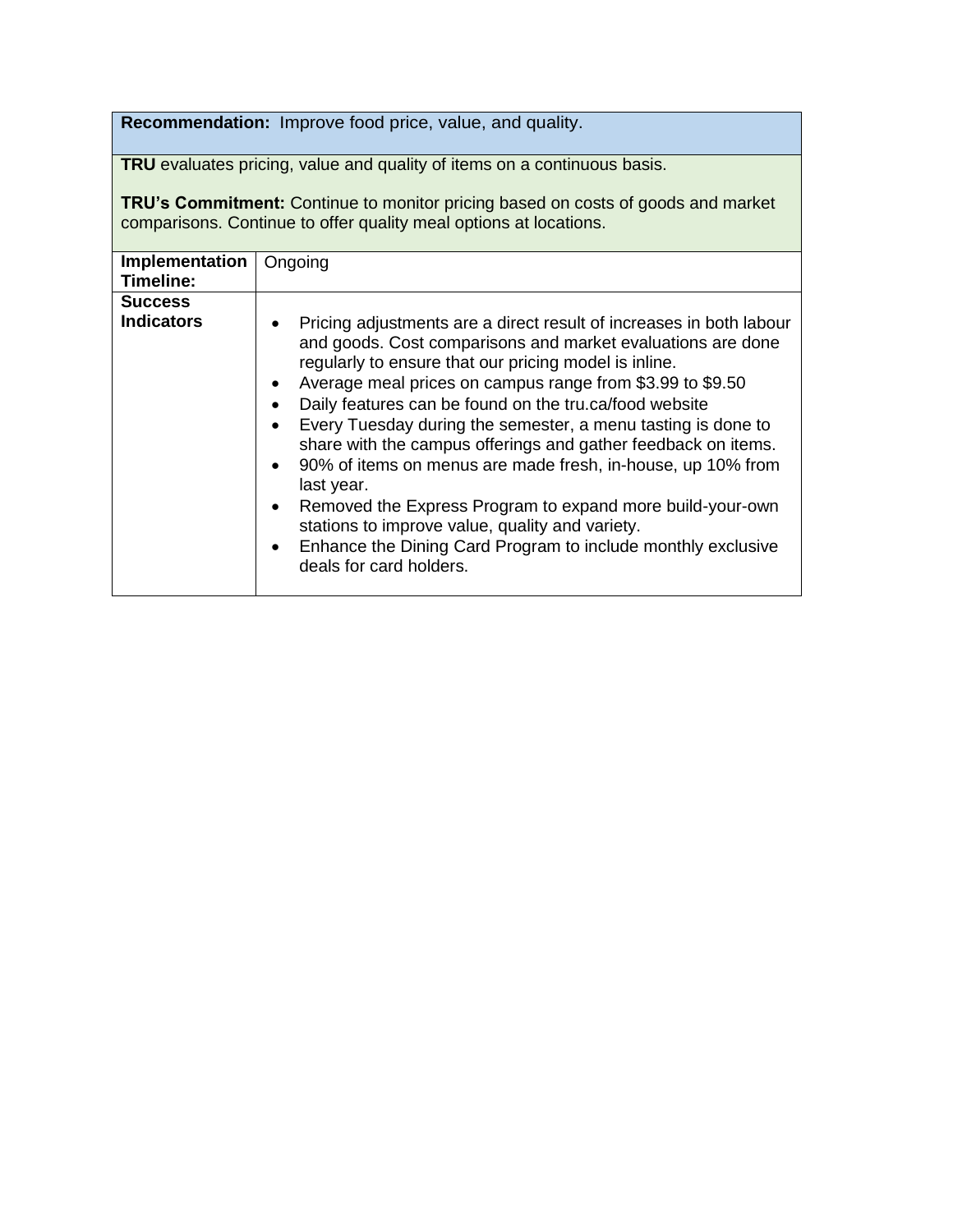**Recommendation:** Extend food service hours of operation.

**TRU is** currently operating six locations with extended hours of operation for Fall 2019/Winter 2020.

**TRU's Commitment:** Continue to monitor demand, feedback, sales and number of transactions for each location and adjust hours of operation as needed.

| <b>Success</b><br><b>Indicators</b><br>The U&M Deli (Old Main) opens at 8 am instead of 10 am<br>Monday to Friday. Two hours have been added to regular<br>operations in the morning. The U&M Deli closes at 5 pm Monday<br>to Thursday instead of 5:30 pm and Friday at 3 pm instead of<br>3:30 pm as a result of minimal traffic. The hours were reduced<br>with minimal loss of service as Bento Sushi (Old Main) hours<br>have been expanded in the afternoon.                                                                                                                                                                                                                                                                                                                                                                                                                                                                                                                                                                                                                                                                                                                                                                                                                                                                                                                     | Implementation<br>Timeline: | Ongoing                                                     |
|----------------------------------------------------------------------------------------------------------------------------------------------------------------------------------------------------------------------------------------------------------------------------------------------------------------------------------------------------------------------------------------------------------------------------------------------------------------------------------------------------------------------------------------------------------------------------------------------------------------------------------------------------------------------------------------------------------------------------------------------------------------------------------------------------------------------------------------------------------------------------------------------------------------------------------------------------------------------------------------------------------------------------------------------------------------------------------------------------------------------------------------------------------------------------------------------------------------------------------------------------------------------------------------------------------------------------------------------------------------------------------------|-----------------------------|-------------------------------------------------------------|
| Café, closes at 5:30 pm Monday to Thursday instead of 3:30 pm<br>and Friday at 4:30 pm instead of 2:30 pm. Two hours added to<br>regular operations in the afternoon.<br>Tim Hortons (House of Learning) hours for Monday and<br>$\bullet$<br>Thursday have been adjusted to close at 8 pm instead of 7 pm.<br>One hour added to regular operations Monday and Thursday in<br>the evening.<br>The Workbench (Trades & Technology) hours have been<br>adjusted to close at 2:30 pm instead of 2 pm Monday to<br>Thursday. Half an hour added to regular operations Monday to<br>Thursday in the afternoon. Friday afternoon hours have been<br>adjusted from closing at 1:30 pm to closing at 12:30 pm as a<br>result of traffic and customer feedback, which indicated classes<br>are done earlier on Friday so extended hours from Monday to<br>Thursday would better suit their needs.<br>The Urban Market (Campus Activity Centre) hours have been<br>٠<br>adjusted to close at 4:30 pm Monday to Thursday instead of 4<br>pm. Half and hour added to regular operations Monday to<br>Thursday in the afternoon.<br>The renovations in The Den (Campus Activity Centre have been<br>٠<br>completed and it has been reopened with extended hours of<br>Monday to Friday 9 am $-$ 10 pm instead of 11:30 am $-$ 10 pm.<br>Two and a half hours added Monday to Friday in the morning. |                             | Bento Sushi (Old Main), previously known as The Upper Level |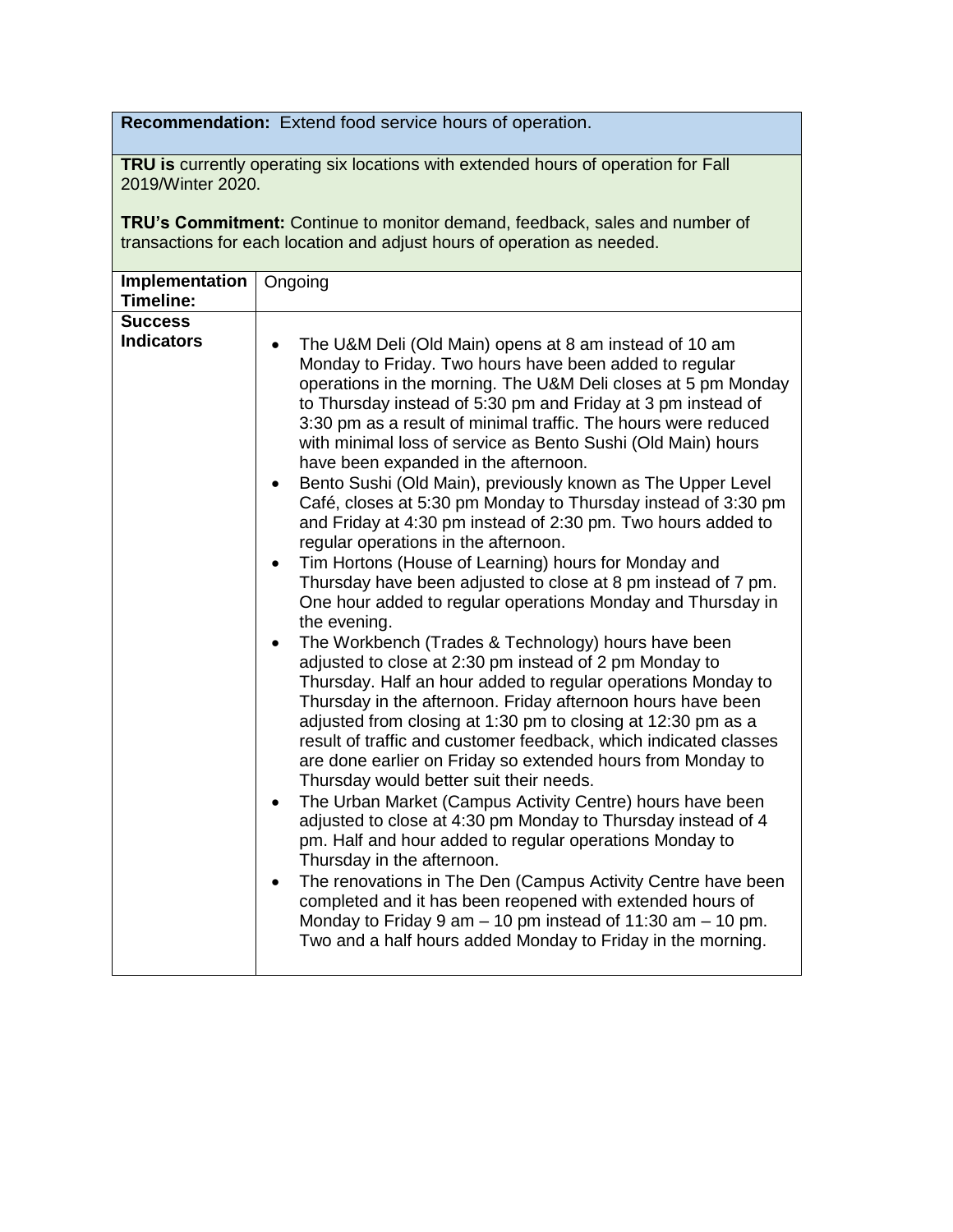**Recommendation:** Enhance food services spaces and amenities.

**TRU** completed substantive improvements to The Den with a complete redesign/renovation to create a better social space for students. TRU is also exploring a food service option for the Nursing and Population Health building opening in 2020.

**TRU's Commitment:** Continue to evaluate food service locations in regard to how to best serve the campus.

| Ongoing                                                                                                                                                                                                                                                                                                                                                                                                                                                                                                                                                                                                                                                                                                                                                                                                                                                                                                                                                                                                                                                                                                                                                                                                                                                                                                                                                                                                         |
|-----------------------------------------------------------------------------------------------------------------------------------------------------------------------------------------------------------------------------------------------------------------------------------------------------------------------------------------------------------------------------------------------------------------------------------------------------------------------------------------------------------------------------------------------------------------------------------------------------------------------------------------------------------------------------------------------------------------------------------------------------------------------------------------------------------------------------------------------------------------------------------------------------------------------------------------------------------------------------------------------------------------------------------------------------------------------------------------------------------------------------------------------------------------------------------------------------------------------------------------------------------------------------------------------------------------------------------------------------------------------------------------------------------------|
| Starbucks in Old Main updated the seating package. All seating<br>provided in Student Street is a result of this update. The updated<br>and additional furniture helps to make Student Street (also<br>known as the campus hub) more attractive and a better<br>study/social environment for students to enjoy while they are on<br>campus.<br>The food service location in the Trades and Technology building<br>(previously called the Trades Café, now called The Workbench)<br>was completely re-designed/renovated. This renovation was<br>completed last winter. The renovation brought a new seating<br>package and extended menu options, with more flexibility in<br>regard to customizing meals. The feedback from the students<br>has been positive and we continue to work with them to make<br>sure the location meets their needs in terms of products, variety,<br>and hours of operation.<br>The Den has been renovated to improve the customer<br>$\bullet$<br>experience. This project was done to enhance the social space<br>on campus and create a place where students can hang out and<br>enjoy great food. Adding a variety of spaces, that include large<br>social tables for groups, quiet corners for more private space to<br>socialize or study, electrical outlets to support the growing<br>personal technology demands, have made the space ideal for<br>the broader community. |
|                                                                                                                                                                                                                                                                                                                                                                                                                                                                                                                                                                                                                                                                                                                                                                                                                                                                                                                                                                                                                                                                                                                                                                                                                                                                                                                                                                                                                 |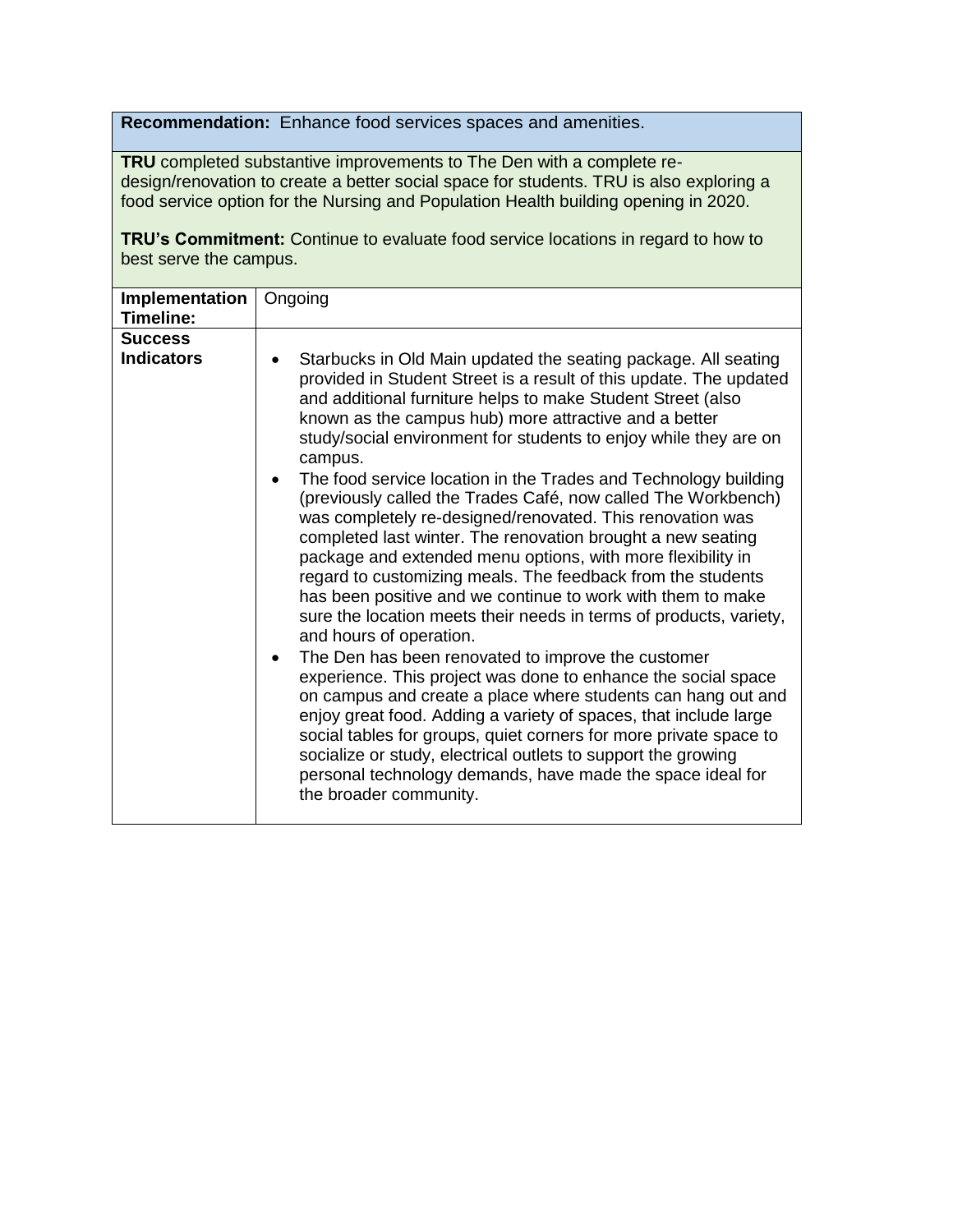**Recommendation:** Broaden the diversity of food service providers.

**TRU is** currently working with mobile food vendors and exploring other options to support food diversity on campus.

**TRU's Commitment:** Continue to increase local food options offered on campus. Look to expand food truck offerings. Ensure improved communication regarding the local products offered and additional offerings to food services.

| Implementation<br>Timeline:         | Ongoing                                                                                                                                                                                                                                                                                                                                                                                                                                                                                                                                                                                                                                                                                                                                                                                                                                                                                                                                                                                                               |
|-------------------------------------|-----------------------------------------------------------------------------------------------------------------------------------------------------------------------------------------------------------------------------------------------------------------------------------------------------------------------------------------------------------------------------------------------------------------------------------------------------------------------------------------------------------------------------------------------------------------------------------------------------------------------------------------------------------------------------------------------------------------------------------------------------------------------------------------------------------------------------------------------------------------------------------------------------------------------------------------------------------------------------------------------------------------------|
| <b>Success</b><br><b>Indicators</b> | The Upper Level Café has become a full Bento Sushi. Bento<br>Sushi has been subcontracted to operate the location. This<br>has allowed Bento to offer a fuller menu providing more<br>variety and diversity to the campus.<br>Increased our BC local sourcing by 21% over the last year,<br>$\bullet$<br>and are proud to offer local products from TRU Honey,<br>Twisted Goat, English Bay, Mark-Crest Foods, Hallmark<br>Poultry, Sun-Rype, Windset Farms, Original Cakerie, Earth's<br>Own, Gambell Farms, Vanderpol's Eggs and several<br>Okanagan farms.<br>Dedicated webpage for food trucks has been added to<br>tru.ca/food, allowing for food trucks to apply to become an<br>approved vendor and for the campus community to request<br>food trucks for events.<br>Every food truck application that has been submitted to date<br>has been approved.<br>Food truck vendors have increased by one this year with a<br>weekly rotating schedule providing additional menu offerings<br>and increase variety. |